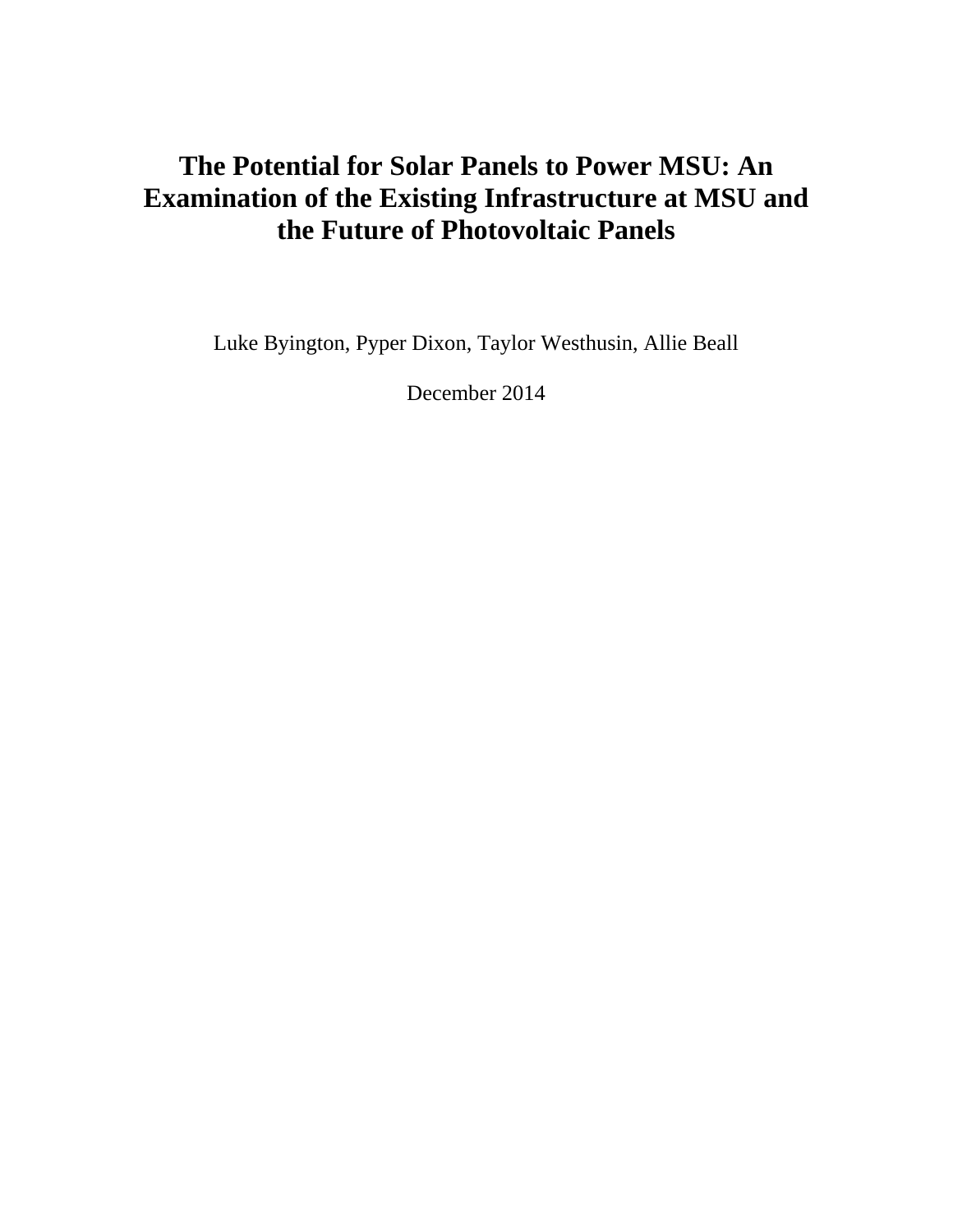### **Introduction**

 important problems facing our generation is climate change prevention and mitigation. Former MSU President, Geoff Gamble, signed the American College & University As an institution of higher learning, MSU must lead by example. One of the most Presidents' Climate Commitment (ACUPCC) agreement in 2008 (Blacker, 2014). This is an institutional commitment to eliminate net greenhouse emissions from campus. Some actions have already been taken to reduce emissions and others are underway, like the development of new LEED standard buildings. However there remains an indefinite amount of research, planning and work to be done to continue progress towards the zeronet-emissions goal.

In Montana, the Net Metering Law effectively limits the amount of credit that renewable energy producers can receive for sending excess energy to the grid. This can prevent solar panels from being an economical renewable energy source for homes and businesses. The complex of buildings on campus allows MSU to share energy between buildings. Essentially no energy created from solar panels will have to go back to the grid, so MSU is not affected by the restrictions of the net metering law (Ray, 2014). This makes MSU a prime candidate to use solar power to help offset emissions. The MSU Student Union Building (SUB) currently has 22 solar panels in place above the south entrance. These panels are producing approximately 5,500 kWh per year (Ray, 2014), roughly 1% of the SUB power supply. While this seems insignificant compared to total power consumed, it still proves that solar panels work. It serves as a message of MSU's dedication to renewable energies, and as an educational tool. Knowing that, we wrote our paper on photovoltaic technology and the feasibility of implementing solar power in Bozeman.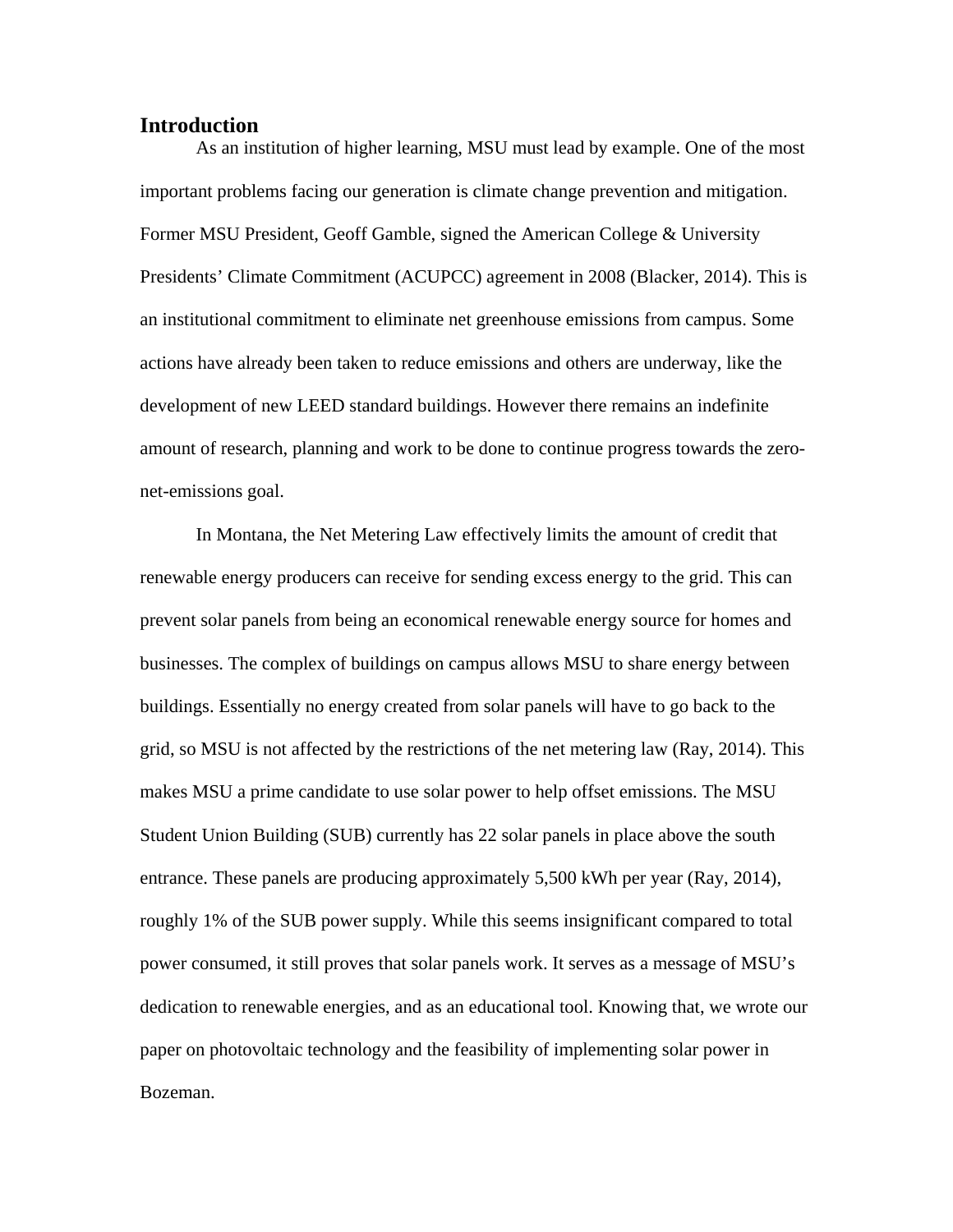#### **Solar Power Feasibility in Bozeman, Montana**

Photovoltaic (PV) technology is a proven energy source that can be used in a wide range of applications, scales, climates and geographic locations. All that is needed is open space with a south-facing aspect, to better catch the solar radiation. The commercial solar PV panel can convert 10-18% of sunlight energy into electricity, while the high-end models have more than 20% efficiency. With solar power and living a greener lifestyle becoming more popular, there has been an increase in PV manufacturing over the past 10 years (Renewable Energy for America, 2014). This has led to a decrease in cost and an increase in research on new PV technologies. Solar panels are now more affordable, cleaner, and efficient. Solar power is also more widely accepted by the public and has less geopolitical, environmental, and aesthetic concerns than other forms of renewable energy like nuclear, wind, or hydropower (Maehlum, 2014).

A study done by Dubey et al. (2012) looked at the photovoltaic potential of the world (Figure 1). Their study focused on two main variables: irradiance (flux of radiant energy per unit area) and temperature. Regions of high altitude have higher performance ratios due to low temperatures. The Himalayas' potential is important due to the increase in energy demands from China and India. However, the problems with putting PV panels in a high altitude region include the transportation of the system and the increase in maintenance that goes along with the severe environmental conditions of these regions (Dubey et al., 2012).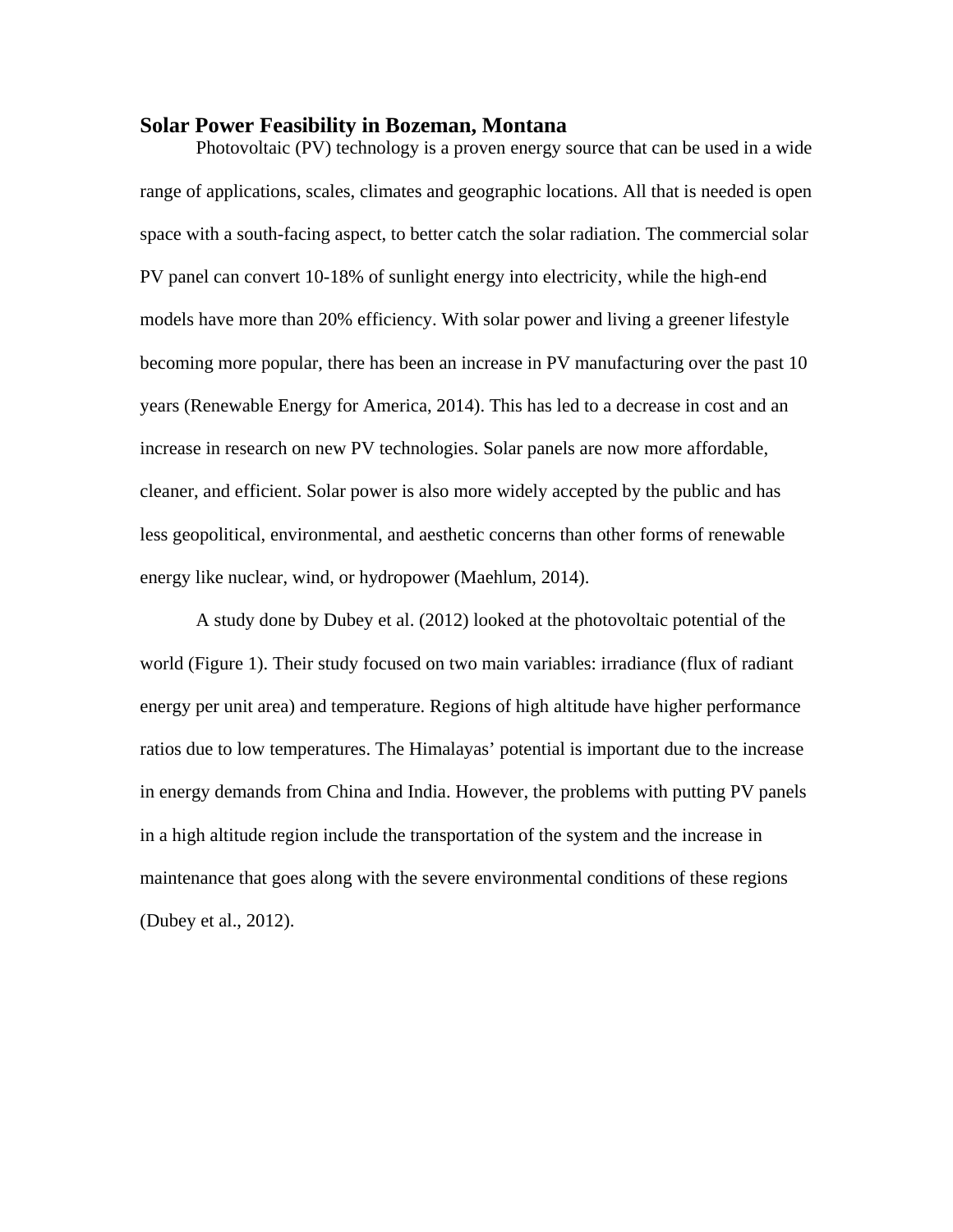

Figure 1: Global PV potential, with temperature and irradiance as the variables (Dubey et al., 2012).

Temperature plays an important role in PV systems because of its impact on their efficiency. The output of a PV module increases with a decrease in temperature (Dubey et al., 2012). This occurs because voltage generated by the panels comes from the difference between the electrons in their resting state versus electrons excited from photons (Renewable Energy for America, 2014). Therefore, when the resting electrons are excited from heat, there is not as much energy potential between the electrons- resting and photon-excited states.

When deciding whether PV panels are economically feasible for a resident of Bozeman, one must take into account the amount of solar radiation the area gets, what the efficiency is of the panels, how big of a solar system it is, and how much one is saving for not paying for energy from an energy company. The Renewable Energy Atlas from the National Renewable Energy Laboratory (Figure 2) shows that Montana gets 4.5-5.5 kWh/m<sup>2</sup>/day, and Bozeman in particular gets on average 5.0 kWh/m<sup>2</sup>/day.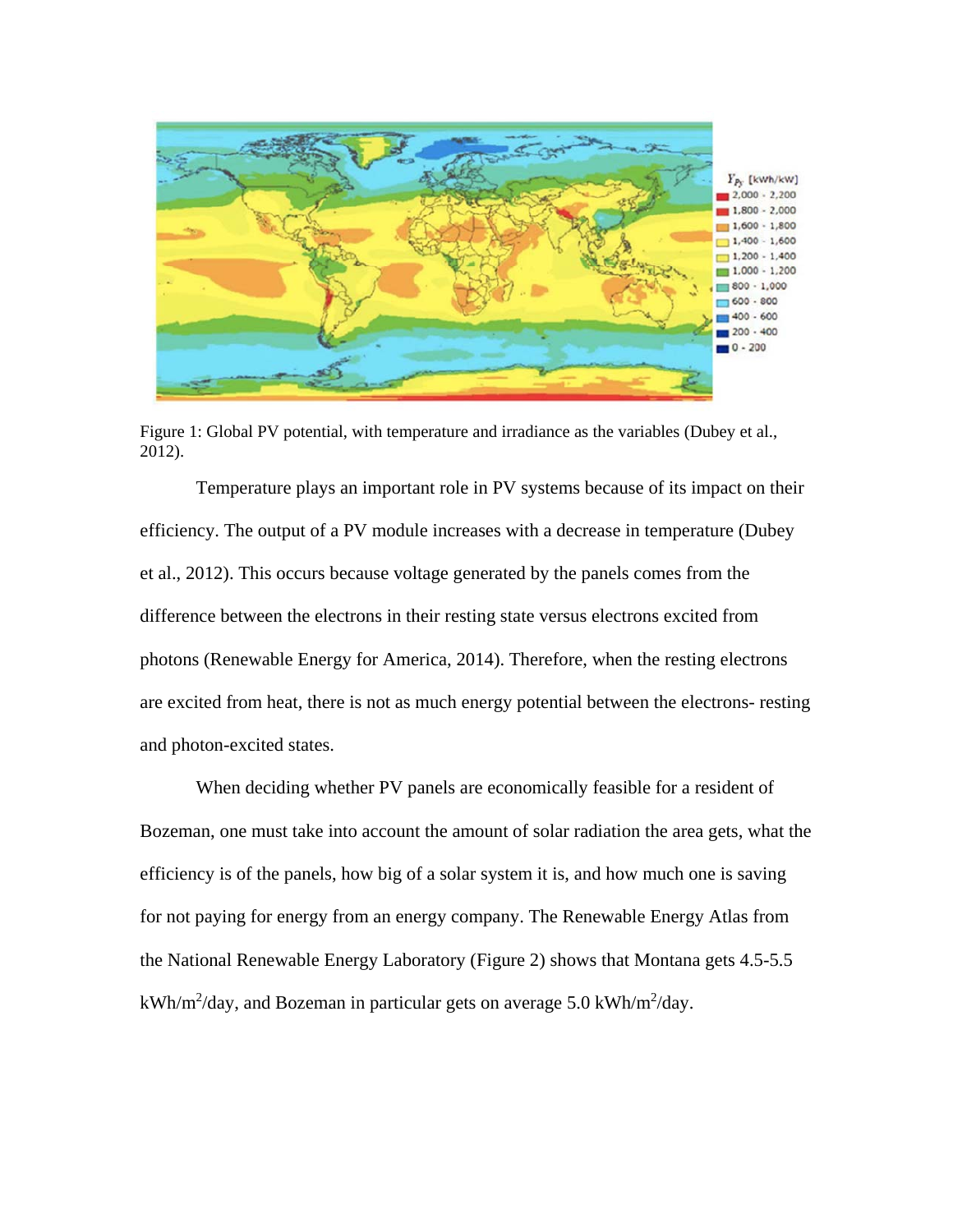

Figure 2. The solar radiation received by the continental United States in  $kWh/m^2/day$ .

An estimate of how much a PV system could cost can be calculated easily. A 10kWh system that is 100m<sup>2</sup> with a 10% efficiency would cost approximately \$10,000 initially. Factoring savings from energy bills, approximately \$0.60/kWh from Northwest Energy, and generating  $5.0$ kWh/m<sup>2</sup>/day solar radiation, the panels will pay for themselves 9.1 years.

Like any energy source, there are both economic and environmental advantages and disadvantages to solar energy. Even though the solar panels may be expensive initially, and energy storage is costly, the economic advantages are evident as seen in the calculations above. PV panels operate at 80% efficiency at year 25, so one can assume there will be years of having the panels paid off and reducing energy cost. Most governments also will give a 30% tax credit for solar power (Banoni, 2012).

Solar power is renewable, as long as we have the sun, we will have the ability to use solar power. This energy is also abundant; the Earth's surface receives 120,000 tW of solar radiation, which is 20,000 times more power than what is needed to provide power for the entire world. It also generates no noise or chemical pollutants during use unlike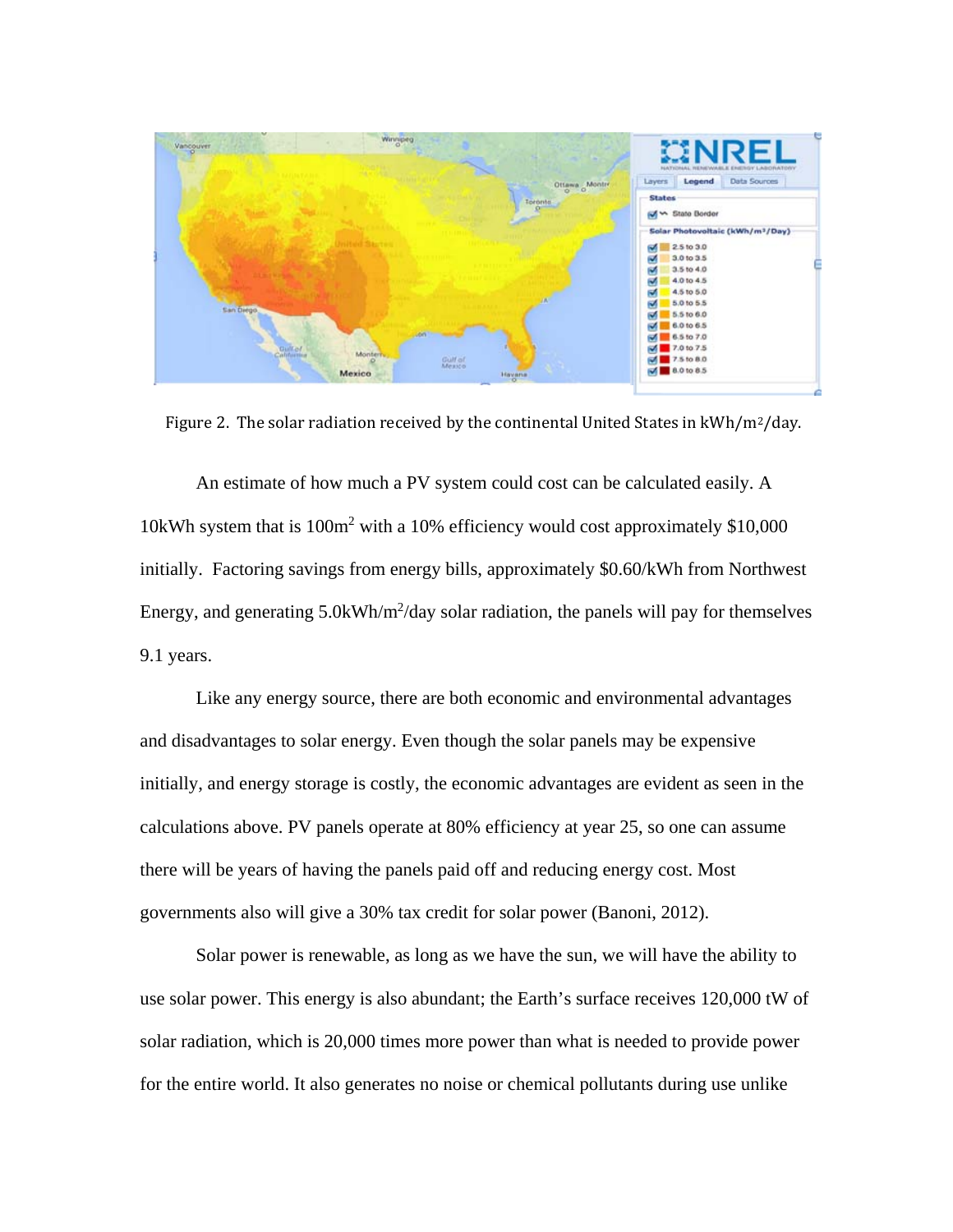other renewable energy sources. However, to make the PV cells and the batteries to store the energy, toxic chemicals and heavy metals are used. For example, nitrogen trifluoride and sulfur hexafluoride are greenhouse gases that are emitted in the manufacturing of the panels and are more toxic to the atmosphere and biosphere than carbon dioxide. Production, transportation, and installation have a high carbon footprint. They also have a relatively short life span of 25 years (Maehlum, 2014).

Despite what initially seem to be negative aspects to PV panel production and installation, there are tradeoffs to all sources of energy. No one energy source is perfect. The consumer must decide what they want out of their energy source and make compromises. The benefits with solar power is that there are not any greenhouse gases or toxic chemicals emitted after the panels have been set up, and while they are working, the consumer is getting clean energy and saving money. The industry will only improve with time and will produce jobs as the research and manufacturing increase.

# **Life Cycle Analysis for Current Photovoltaic Systems**

Life cycle analysis (LCA) quantifies the environmental impacts associated with a product throughout its life. This analysis starts with raw materials that are used to create the product, including the environmental impacts of creating the product. Next, the cost of the installation of the system is assessed and the balance of system is taken into account, the balance of system referring to the support structure, cables and wiring, transformers, and inverters that are used during the installation. After this, any energy that is consumed while the panel is functioning and finally the environmental impact of recycling or disposing of the material is calculated. Life cycle analysis that is "cradle to the grave" accounts for all inputs and outputs to measure a product's total environmental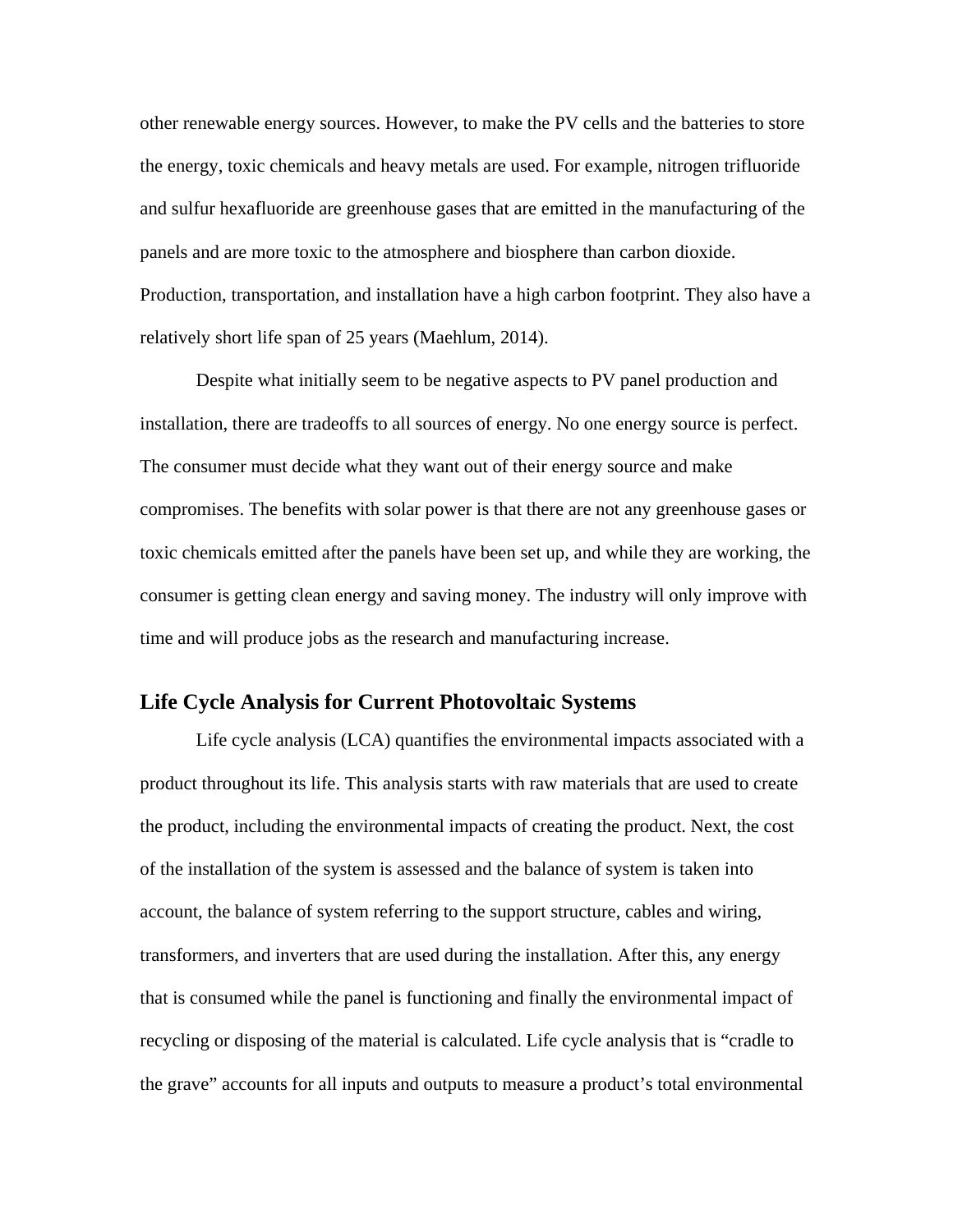impact. Life cycle analysis makes it possible to directly compare similar products to determine which is the most environmentally friendly.

The units that will be used to compare the different photovoltaic panels are global warming potential (GWP), fossil fuel consumption (FFC), and energy payback time (EPBT). Global warming is caused by greenhouse gases that keep infrared light from radiating away from the earth, so the GWP is a measure of greenhouse gas emissions from the earth. For this paper, natural gas, crude oil, and coal are taken into account for FFC. EPBT is the period of time that a renewable energy system takes to generate the same amount of energy that was used to create it.



The types of photovoltaic panels that will be compared are CZTS (copper zinc tin

CIGS) and the other three are possible future productions (CZTS, Zn3P2, DSSC). As you can see in Figure 3- The global use (percent on the left) and efficiency of the currently used systems (percent on the right; **Collier 2014).** 

Figure 3, the poly-crystalline silicon and mono-crystalline silicone are by far the most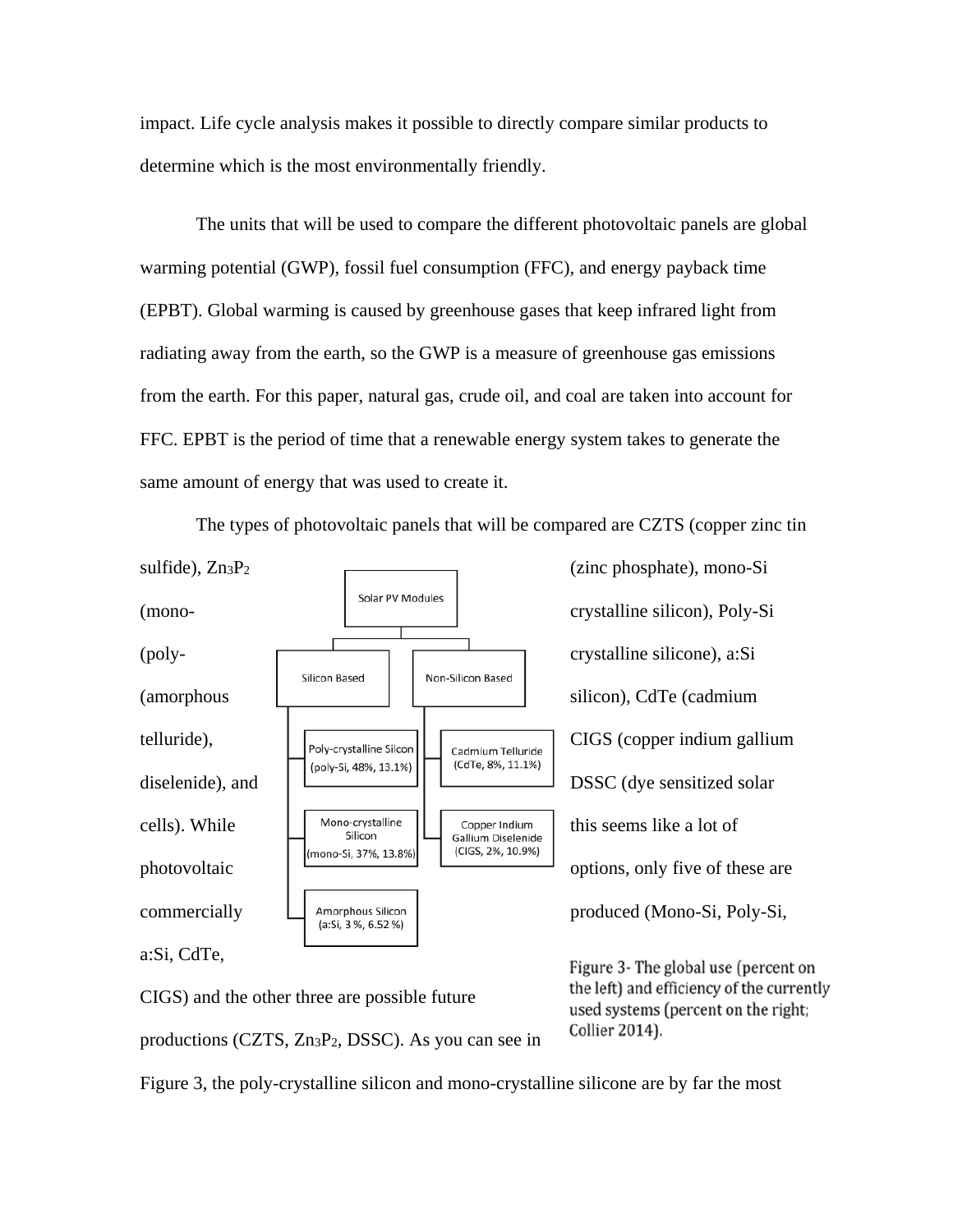commonly used solar energy systems. Two of the new products, CZTS and  $Zn_3P_2$ , have similar efficiencies to some of the non-silicon based solar panels at 10% efficiency, which means the system converts 10% of the sun's radiant energy to electrical energy. An advantage of CZTS and  $Zn_3P_2$  is they are made from more abundant materials that are less toxic than their comparable photovoltaic systems. CZTS is comparable to CIGS and  $Zn_3P_2$  is comparable to CdTe in manufacturing process and overall efficiency. The DSSC panels currently have efficiencies of less than 10%, but it is believed that if they are researched a little more and become commercially produced, they will easily be over ten percent in the coming years (Parisi, 2014). A few intriguing qualities for DSSC are that it creates energy from indirect light which is unlike any other type of solar panel, it has a much lower cost for production, the raw materials are more available, and its more flexible and lightweight nature create many options for architectural integration (Parisi, 2014).



Through researching different LCA's, CdTe is the most environmentally friendly

Figure 4 - This graph compares energy payback time of DSSC and other common photovoltaic systems.

option for a commercially manufactured photovoltaic system. Even with Cd, a toxic element, the CdTe panels have an overall lower ecological toxicity than all of the other commercial systems, CZTS, and its comparable alternative Zn3P2 (Collier, 2014). DSSC was the one exception to this. DSSC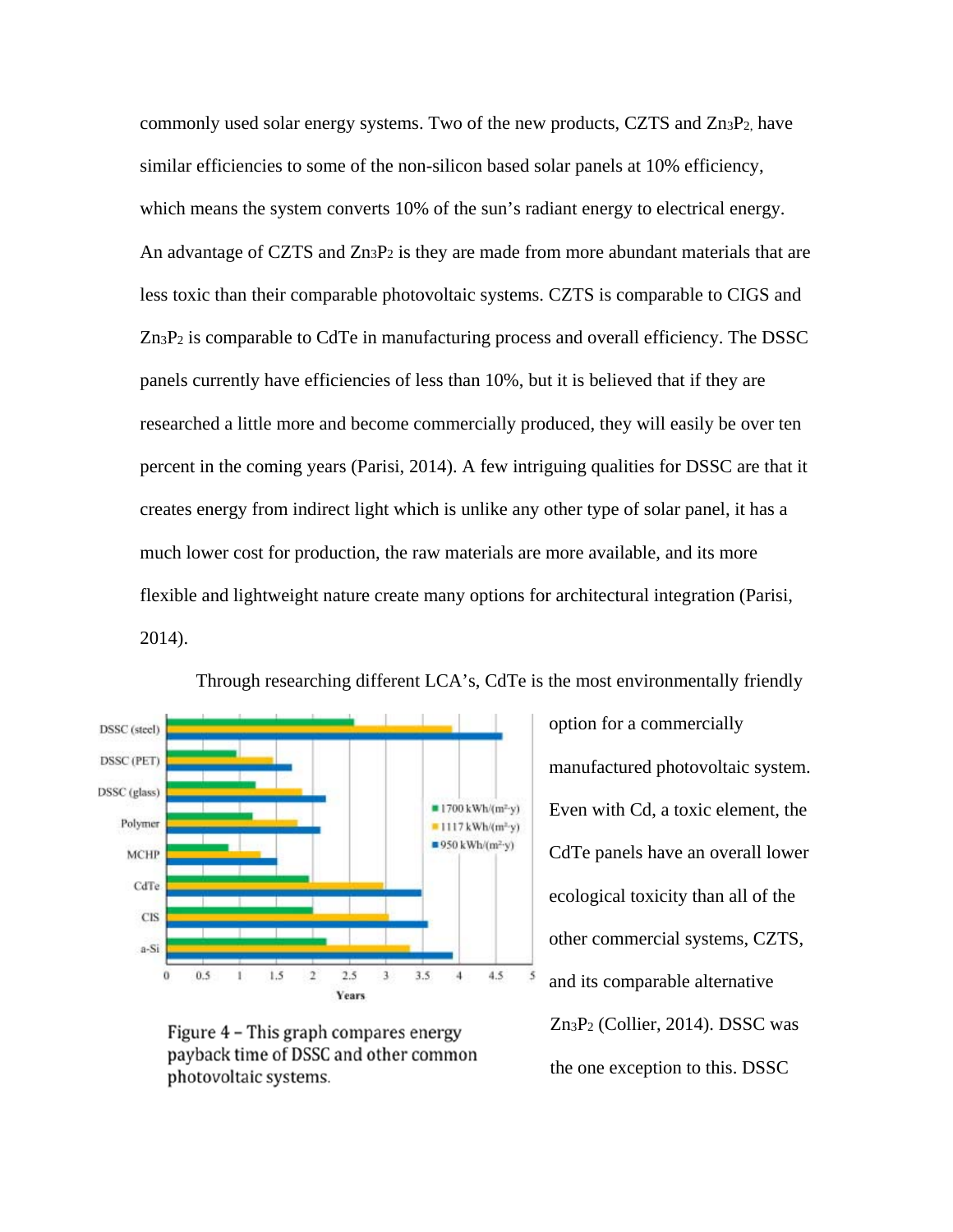had similar GWP and EPBT (Parisi, 2014). Also this study was conducted under production procedures that will be greatly improved once they are industrialized, which may make DSSC the most environmentally friendly photovoltaic system in the coming years. Currently the EPBT for DSSC is around 1 year (Figure 4), and this number is lower than CdTe, which is closer to 2 years. When DSSC becomes commercially produced, this product will change photovoltaic technology and its feasibility.

# **Case Studies**

College campuses use a large amount of energy due to dormitories, computers and energy-intensive labs. Is it possible for these energy-demanding universities to produce enough of their own energy via solar to become net-zero? A study in 2011 was done to look at the financial feasibility for a community college campus in Los Angeles to becoming net zero solely using solar energy (Kwan and Kwan, 2011). Despite the local and federal tax incentives and energy rebates, solar PV still remained 30% higher in cost than electricity generated by fossil fuels (Kwan and Kwan, 2011). With approximately 9 hours of usable sunlight per day, these solar systems are non-performing for 62% of the day. This means that the solar panels, in order to be net-zero, would have to generate 100% of the university's energy needs in that 9-hour time frame (Kwan and Kwan, 2011). This lack of hours of sunlight required the university to either have a very large solar PV array or to tap into the existing grid-produced energy when energy use on campus exceeded the amount the solar panels could produce. Direct sunlight isn't the only factor to consider when looking at solar PV systems. Solar cells performance decreases with increasing temperatures (Dubey et al., 2012).

MSU is approximately twice the size of the LA community college. This size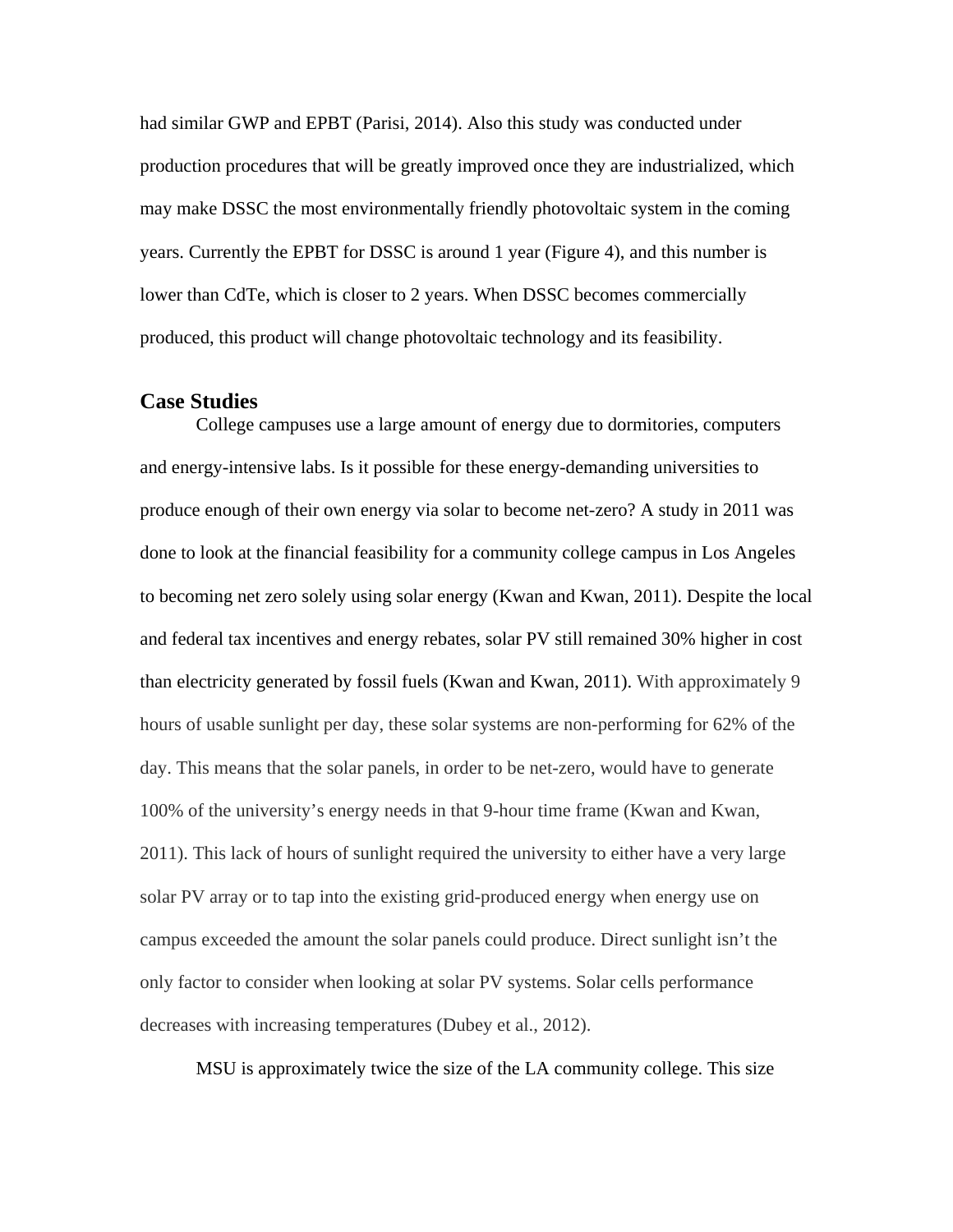difference would make moving to a net-zero campus even less achievable due to the higher energy use associated with a larger university. As a state run university, MSU will not be able to utilize tax incentives and will have to find a source of private funding to help with the implementation of solar PV systems. As Figure 2 shows, MSU doesn't have quite as high of solar insolation as LA but the temperatures are significantly lower in Montana in comparison to Los Angeles. This bodes well for Montana with low temperatures and a high number of days of sunlight. Despite these factors, in order to be net-zero, a solar PV array covering an area greater than 12 football fields would have to be installed that can capture enough energy during the 9 hours of usable sunlight that can supplement all of MSU's energy needs.

With current incentives and equipment costs, a net zero campus is not feasible (Kwan and Kwan, 2011). Alternatively, reducing energy use during peak demand hours helps lower costs and greenhouse gas emissions without the financial strain of going netzero. This cost reducing tactic is coined peak shaving (Kwan and Kwan, 2011). Acknowledging that a net zero campus is not feasible, MSU can still strive towards the goal of lowering our greenhouse gas emissions by using solar energy during our peak demand hours.

Universities are not the only establishments that are making the shift to solar power. Many organizations have realized the potential that solar power holds and have begun to investigate whether or not it makes financial sense to make the switch. Comparing solar PV produced to grid-produced electricity is a very site-specific process. Four very differing geographic locations that made the switch to solar photovoltaic energy systems were investigated to compare the costs associated with solar PV versus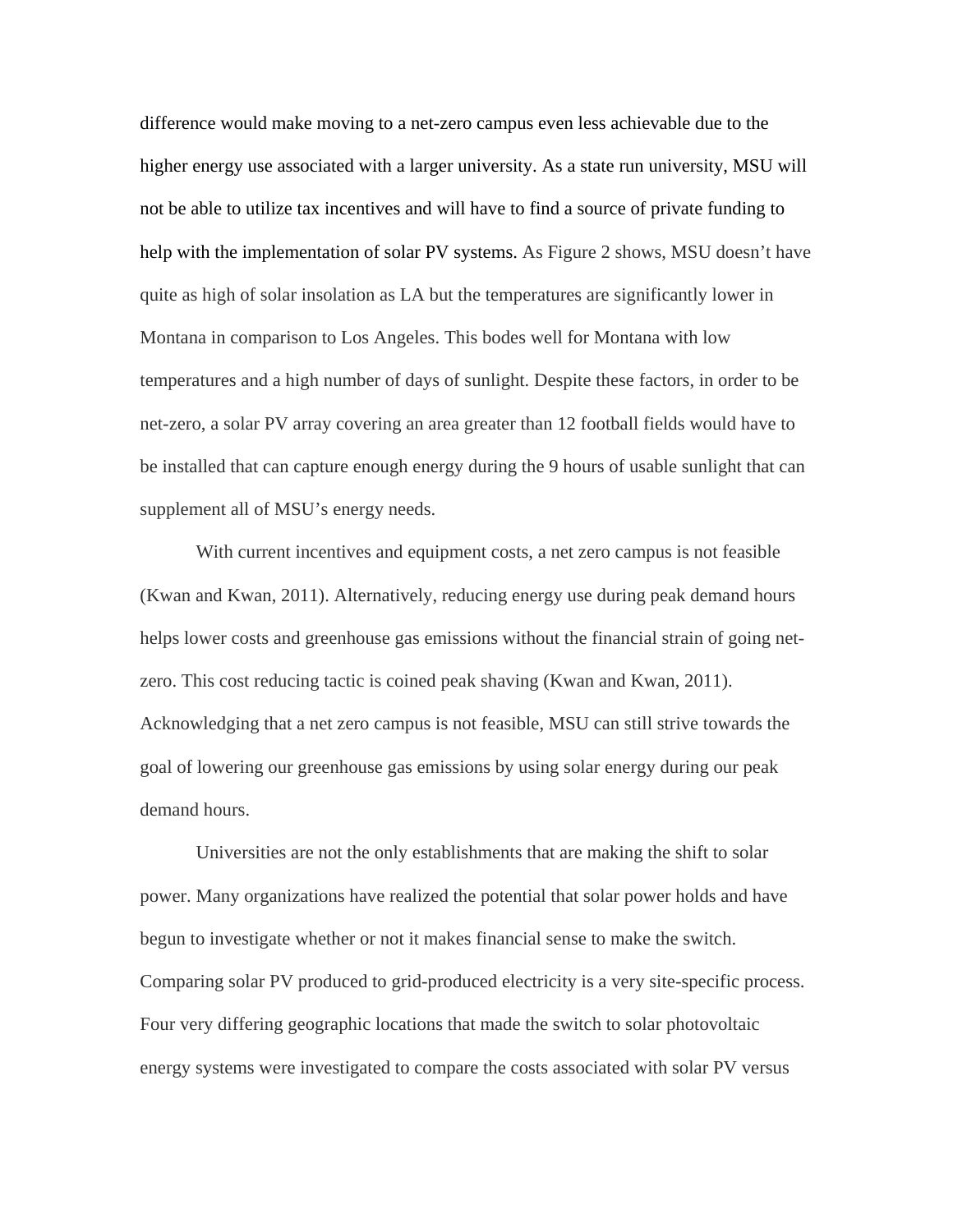grid-produced electricity (Swift, 2013).

Site-specific information regarding existing grid cost of electricity, available sunlight, PV system costs and performance, and financial incentives is necessary when considering the feasibility of installing solar power. The four sites that were analyzed— Honolulu, Hawaii, Newark, New Jersey, Phoenix, Arizona and Minneapolis Minnesota had installed a 50-kW solar PV system. In 2012 a 50-kW system installation cost was \$262,500 before any incentives or rebates (Swift, 2013).

Levelized cost of electricity (LCEO) allows a comparison of different energy systems on a price by kWh basis. The LCOE equation incorporates capital, financing costs, fuels costs, inverter costs and maintenance costs (Swift, 2013). Table 1 shows the LCOE of solar PV produced power and grid-produced power in each location.

| Table 1: The LCOE of PV systems and grid produced electricity in each of the four locations |  |  |
|---------------------------------------------------------------------------------------------|--|--|
| $(Swift 2013)$ .                                                                            |  |  |

|                                                                  | Hawaii        | Newark  | Phoenix | Minneapolis |
|------------------------------------------------------------------|---------------|---------|---------|-------------|
| Outputs:                                                         |               |         |         |             |
| LCOE of PV system after tax benefits and all<br>other incentives | \$0.055       | \$0.073 | \$0.081 | \$0.180     |
| LCOE of grid produced electricity after tax<br>benefits          | <b>SO.208</b> | \$0.082 | \$0.054 | \$0.049     |

Honolulu makes for an ideal location due to its high solar insolation and high price of grid produced electricity. For the 50-kW PV system installed in Honolulu, after the federal (30%) and state (35%) tax credits, the net cost was \$96,009 (Swift, 2013). This is substantially cheaper than the initial \$274,313. Even without the state tax credit, the solar PV system still would have a better rate of return than grid-produced electricity in Honolulu (Swift, 2013). Newark's average annual solar insolation was 4.5 hours per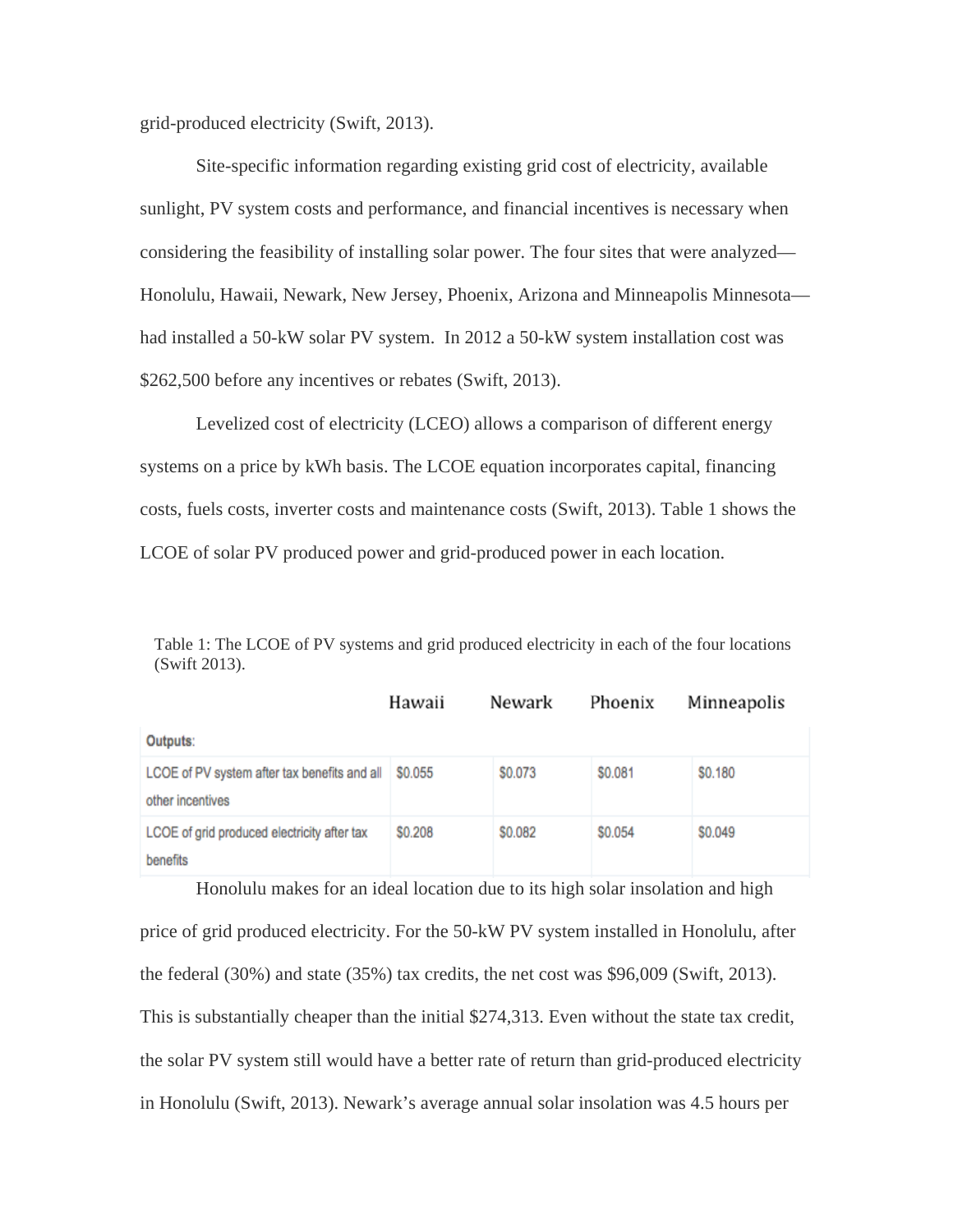day, which is similar to Bozeman's solar insolation of approximately 5 (Figure 2). Newark doesn't have any state tax incentives. However Newark has a growing market for Solar Renewable Energy Certificates (SRECs; Swift, 2013). After all rebates and certificates, the PV LCOE, as shown in Table 1, was \$0.073/kWh compared to the gridproduced LCOE price of \$0.082/kWh.

Phoenix has high solar insolation, however the price of electricity in Arizona for commercial and industrial businesses was very low. The state income tax credit was also only 10% which is low, especially compared to Hawaii's 35%. Phoenix however does have rebate programs that help with costs associated with PV systems. Despite the rebates and amount of sunlight, the grid-based electricity is still very inexpensive and the lack of tax incentives makes solar PV systems economically unviable. Minneapolis receives only 4.6 hours of solar insolation per day, again similar to Bozeman. The price of grid-produced electricity however was low (\$0.076/kWh). The LCOE of the proposed 50-kWh solar PV system was \$0.18/kWH and the LCOE from the grid-produced electricity is much lower at \$0.049/kWh. The variability shown at these four locations is reason to have site-specific research done before installation (Swift, 2013).

Further information about the existing cost of grid-produced electricity, the amount of sunlight, PV systems costs and performance and financial incentives is necessary to decide whether installing solar power is feasible at MSU (Swift, 2013). A net-zero campus is clearly not feasible (Kwan and Kwan, 2011). However during peak demand hours, the use of solar PV arrays would help reduce costs and greenhouse gas emissions. MSU should take into consideration peak shaving because it helps towards our goal of eliminating net greenhouse emissions from campus at a fraction of the cost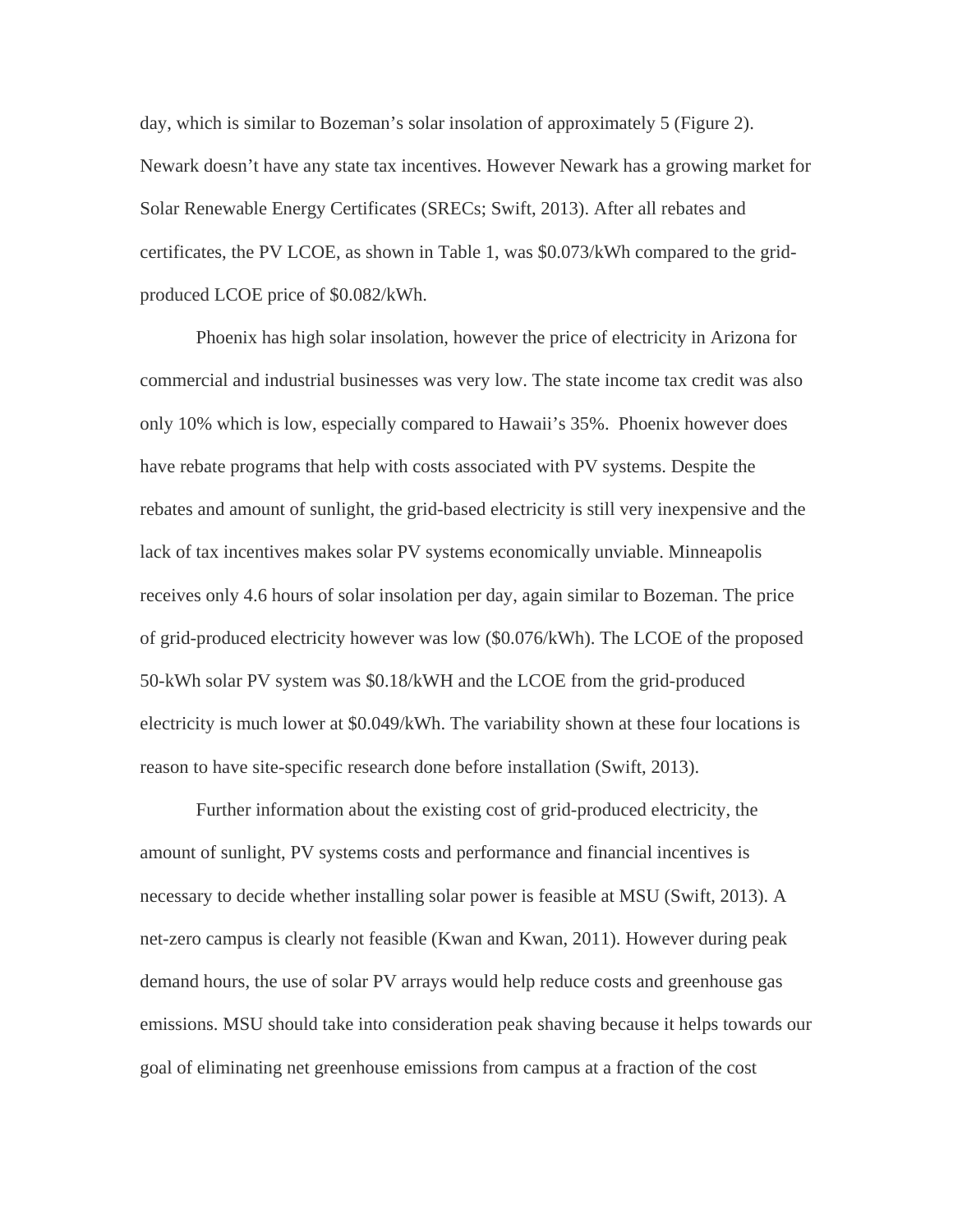compared to going net-zero.

# **Conclusions**

There are several inhibitors that prevent solar panels from being installed on university campuses such as MSU. One limiting factor is that buildings are not outfitted to support the infrastructure and weight of large panels. The University of Montana has experienced leaks in some of its buildings as a result of bolting solar panels onto roofs (Blackler, pers. comm.). The MSU Office of Sustainability has worked with design teams to ensure that all new buildings constructed on MSU, including the Jake Jabs College of Business, are capable of supporting solar panels, which can be installed once funding becomes available. In the next 5-10 years, solar panels are projected to become far more economically viable. This increases the likelihood of future panel installation.

The requirement of a large initial investment is the greatest barrier in installing solar panels on campuses. While MSU is prepared to invest in reducing its carbon footprint, solar energy is far from the easiest or most economical solution. Investment in improving building energy efficiency, geothermal energy and heat transfer between buildings will produce greater returns on energy savings and reductions in GHG emissions (Butler, 2014). Solar panels will pay themselves off eventually; but initially they require a large capital investment. The funding for the SUB solar panels came from a variety of sources, including: ASMSU, NECO, MSU Energy Research Institute and the Northwestern Energy Universal Systems Benefit grant (Bjornson, pers. comm.) Most of these organizations are limited in the amount they can invest into a program such as this; future funding must come from other sources.

Public-private partnerships (PPP's) between universities and private companies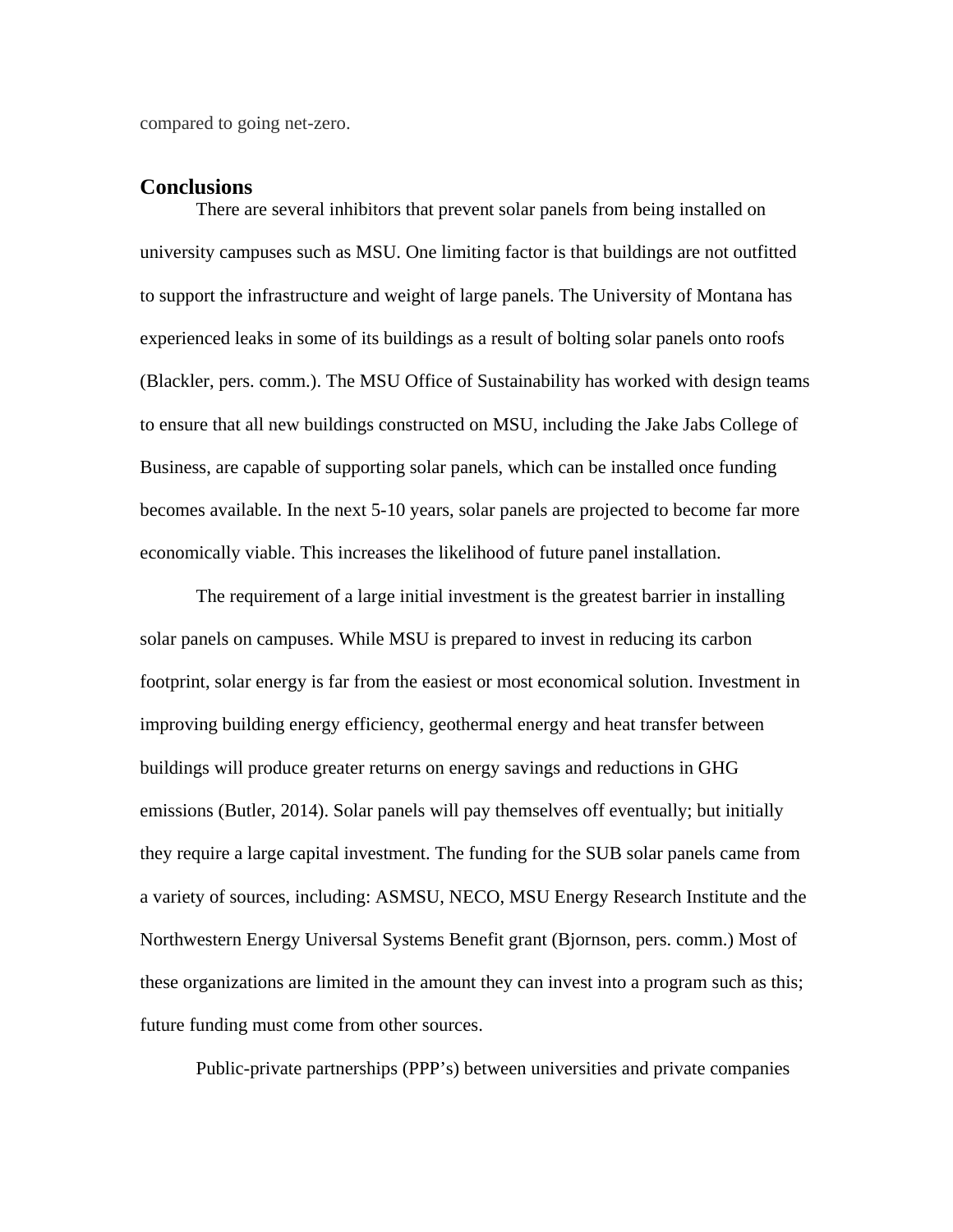have been effective in securing funding for solar panel installation. The University of California San Diego has partnered with AMSOLAR Corporation to obtain solar energy for their campus. The private company pays for the solar panels that are placed on university buildings. In return, the university pays a fixed price for the energy generated from the panels for a predetermined number of years. As energy prices generally increase, the university will begin to save money on energy bills. After the lease expires, the solar panels are gifted to the university, to be used until the ends of their lifespan. The private company receives tax rebates for the solar panels that the university, as a nonprofit, is not eligible to receive. The private company generates profits from energy sales and receives further tax incentives when it gifts the solar panels to the university. At University of California San Diego, this partnership has proven to be a win-win scenario (Rescorla, 2010).

MSU has shown resolve in reducing its greenhouse gas emissions. Currently solar energy is not the most economical solution. In the near future, as other options are exhausted and solar panels become more cost-effective, MSU may decide to install more panels. The infrastructure is already in place for some panels, specifically all buildings built this year or in the future. PPP's are one option to secure funding for solar panels. Solar panels are a visible manifestation of MSU's dedication to the increasingly important task of GHG emission reductions. The panels on the SUB prove this, but they are just the start.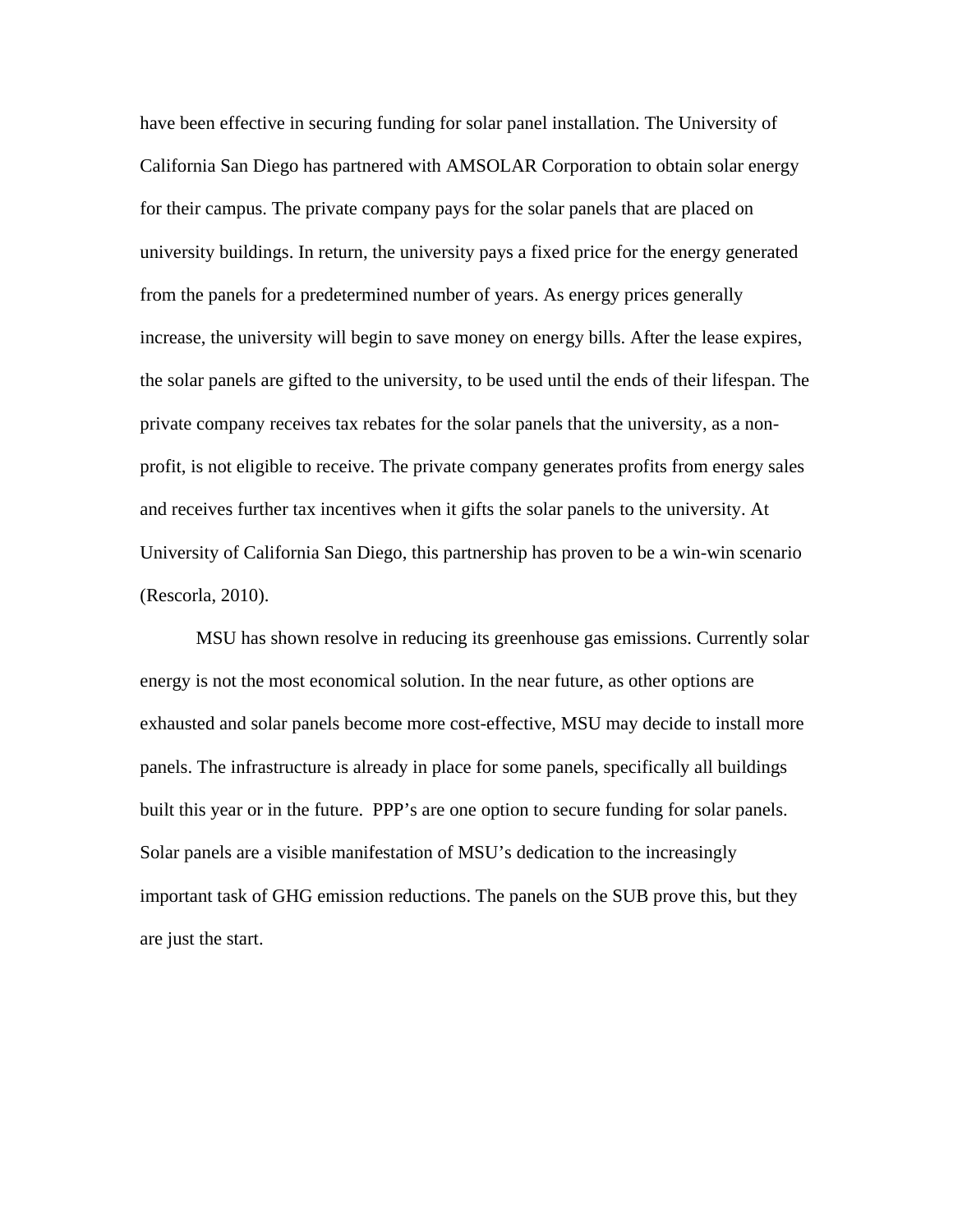# **References**

Banoni, V. A., Amone, A., Gondeur, M., Hodge, A., Offner, P., and Phillips, J. 2012. The Place of Solar Power: An Economic Analysis of Concentrated and Distributed Solar Energy. *National Center for Biotechnology Information*. U.S. National Library of Medicine. Web. <http://www.ncbi.nlm.nih.gov/pmc/articles/PMC3332255> 24 Sept. 2014.

Blackler, K. Director of MSU Sustainability Office. Interview 10/18/14.

Blackler, K. Projects and Initiatives. *Sustainability at MSU*. Web. 30 Nov. 2014.

Bjornson, B. *SUB Solar Panels*. Pers Comm.

Butler, J. MSU Energy Plan. MSU Reid Hall. 22 Oct. 2014. Lecture.

- Collier, J., Wu, S. and Apul, D. 2014. Life Cycle Environmental Impacts From CZTS (Copper Zinc Tin Sulfide) And Zn3p2 (Zinc Phosphide) Thin Film PV (Photovoltaic) Cells. *Energy* 74: 314-321.
- Dubey, S., Jatin N. S., and Bharath Si. 2012. Temperature Dependent Photovoltaic (PV) Efficiency and Its Effect on PV Production in the World – A Review. *Energy Procedia*  33: 311-21.
- Global Emissions. 2013. *EPA*. Environmental Protection Agency. Web. 10 Oct. 2014.
- Kim, H., Cha, K., Fthenakis, V. M., Sinha, P., and Hur, T. 2014. Life Cycle Assessment Of Cadmium Telluride Photovoltaic (Cdte PV) Systems. *Solar Energy* 103: 78-88.
- Kwan, C. L., and Kwan, T. J. 2011. The Financials of Constructing a Solar PV for Net-zero Energy Operations on College Campuses. *Utilities Policy.* 19: 226-34. Web. 5 Oct.2014.
- Maehlum, M. 2014. Solar Energy Pros and Cons Energy Informative. *Energy Informative*. N.p., Web <http://energyinformative.org/solar-energy-pros-and-cons/>. 29 Sept.2014.
- Parisi, M. L., Maranghi, S., and Basosi, R. 2014. The Evolution Of The Dye Sensitized Solar Cells From Grätzel Prototype To Up-Scaled Solar Applications: A Life Cycle Assessment Approach. *Renewable & Sustainable Energy Reviews* 39: 124-138.
- Ray, S. 2014. Solar Array MSU SUB. Personal Correspondence.
- "Renewable Energy For America: Harvesting the Benefits of Clean, Local, Renewable Energy." *What Is Renewable Energy, Types of Renewable Energy Sources*. Natural Resources Defense Council, n.d. Web. 24 Sept. 2014. <http://www.nrdc.org/energy/renewables/default.asp>.
- Roscorla, T. 2010. University of San Diego Installs Solar Panels. *Center for Digital Education*. N.p., Web. 20 Oct. 2014.